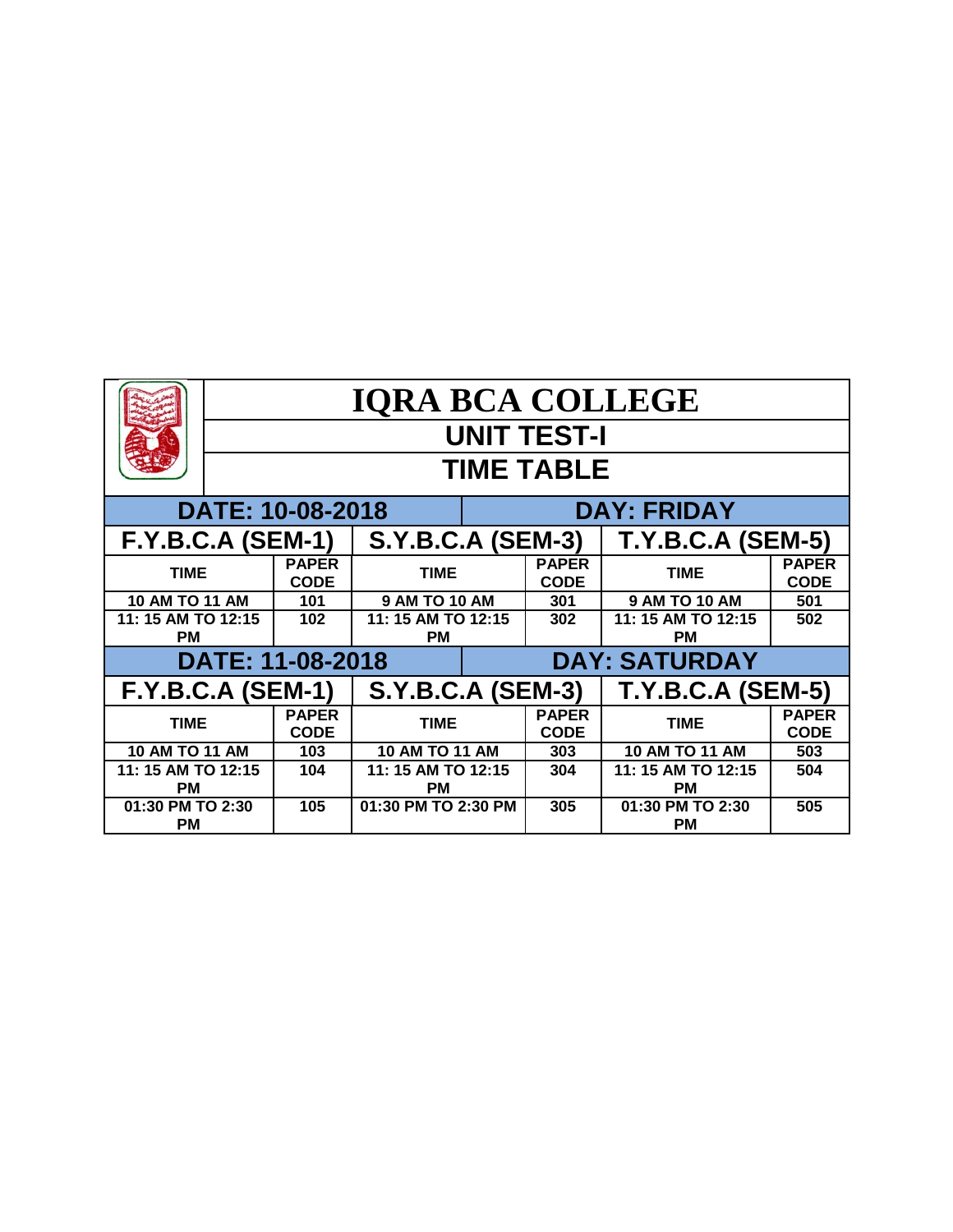|                                            | <b>IQRA BCA COLLEGE</b> |                             |                                 |                                                      |                             |                                 |                             |  |  |
|--------------------------------------------|-------------------------|-----------------------------|---------------------------------|------------------------------------------------------|-----------------------------|---------------------------------|-----------------------------|--|--|
|                                            | <b>UNIT TEST-II</b>     |                             |                                 |                                                      |                             |                                 |                             |  |  |
|                                            | <b>TIME TABLE</b>       |                             |                                 |                                                      |                             |                                 |                             |  |  |
|                                            |                         | DATE: 24-08-2018            |                                 |                                                      | <b>DAY: FRIDAY</b>          |                                 |                             |  |  |
| <b>F.Y.B.C.A (SEM-1)</b>                   |                         |                             | <b>S.Y.B.C.A (SEM-3)</b>        |                                                      |                             | <b>T.Y.B.C.A (SEM-5)</b>        |                             |  |  |
| <b>TIME</b>                                |                         | <b>PAPER</b><br><b>CODE</b> | <b>TIME</b>                     |                                                      | <b>PAPER</b><br><b>CODE</b> | <b>TIME</b>                     | <b>PAPER</b><br><b>CODE</b> |  |  |
| <b>10 AM TO 11 AM</b>                      |                         | 101                         | <b>9 AM TO 10 AM</b>            |                                                      | 301                         | <b>9 AM TO 10 AM</b>            | 501                         |  |  |
| 11: 15 AM TO 12:15<br><b>PM</b>            |                         | 102                         | 11: 15 AM TO 12:15<br><b>PM</b> |                                                      | 302                         | 11: 15 AM TO 12:15<br><b>PM</b> | 502                         |  |  |
| DATE: 25-08-2018                           |                         | <b>DAY: SATURDAY</b>        |                                 |                                                      |                             |                                 |                             |  |  |
| <b>F.Y.B.C.A (SEM-1)</b>                   |                         |                             |                                 | <b>S.Y.B.C.A (SEM-3)</b><br><b>T.Y.B.C.A (SEM-5)</b> |                             |                                 |                             |  |  |
| <b>PAPER</b><br><b>TIME</b><br><b>CODE</b> |                         | <b>TIME</b>                 |                                 | <b>PAPER</b><br><b>CODE</b>                          | <b>TIME</b>                 | <b>PAPER</b><br><b>CODE</b>     |                             |  |  |
| <b>10 AM TO 11 AM</b>                      |                         | 103                         | <b>10 AM TO 11 AM</b>           |                                                      | 303                         | 10 AM TO 11 AM                  | 503                         |  |  |
| 11: 15 AM TO 12:15                         |                         | 104                         | 11: 15 AM TO 12:15              |                                                      | 304                         | 11: 15 AM TO 12:15              | 504                         |  |  |
| <b>PM</b>                                  |                         |                             | <b>PM</b>                       |                                                      |                             | <b>PM</b>                       |                             |  |  |
| 01:30 PM TO 2:30<br><b>PM</b>              |                         | 105                         | 01:30 PM TO 2:30 PM             |                                                      | 305                         | 01:30 PM TO 2:30<br><b>PM</b>   | 505                         |  |  |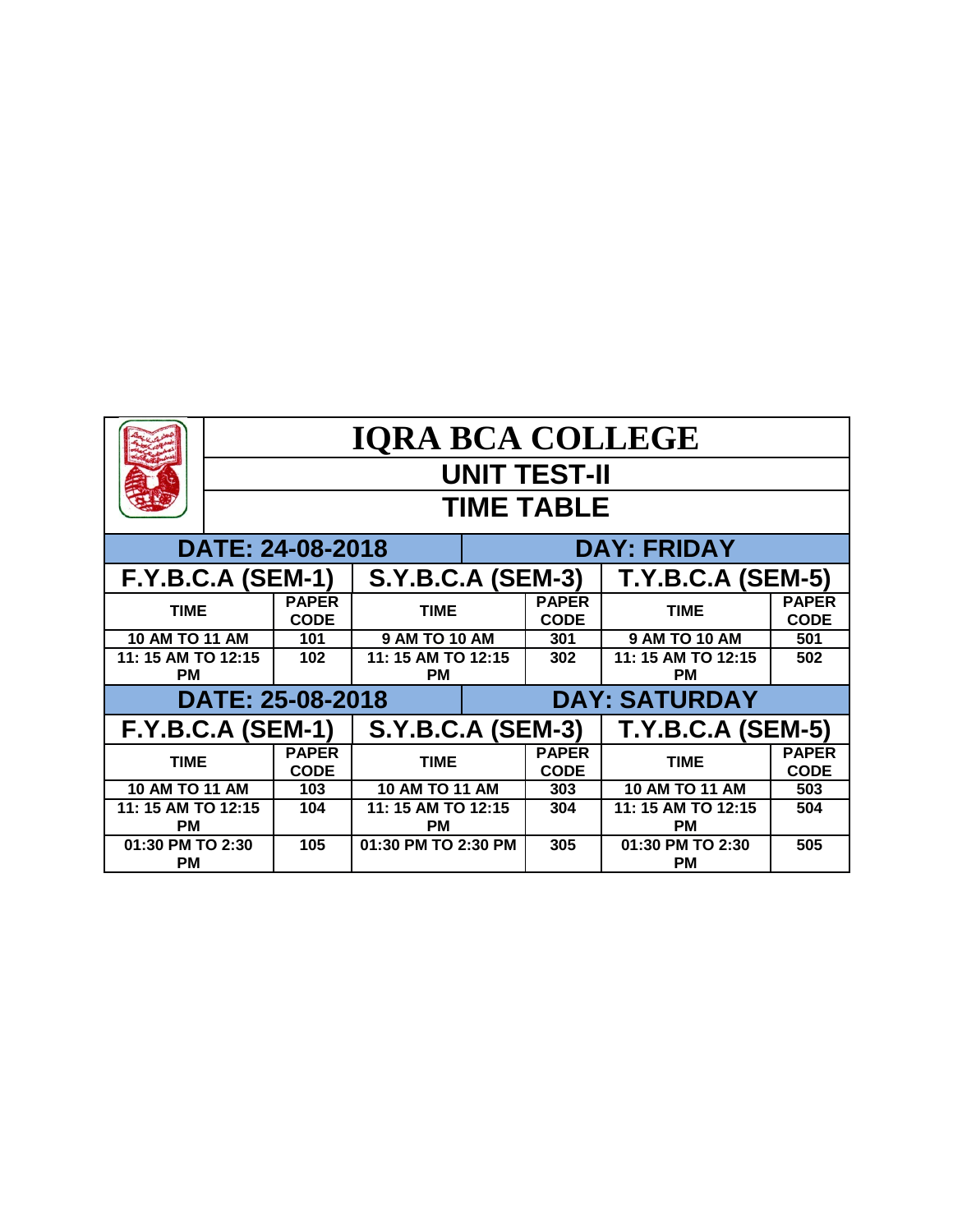|                                            | <b>IQRA BCA COLLEGE</b> |                             |                          |                             |                             |                               |                             |  |  |  |
|--------------------------------------------|-------------------------|-----------------------------|--------------------------|-----------------------------|-----------------------------|-------------------------------|-----------------------------|--|--|--|
|                                            | <b>UNIT TEST-III</b>    |                             |                          |                             |                             |                               |                             |  |  |  |
|                                            | <b>TIME TABLE</b>       |                             |                          |                             |                             |                               |                             |  |  |  |
| DATE: 07-09-2018                           |                         |                             |                          |                             | <b>DAY: FRIDAY</b>          |                               |                             |  |  |  |
| <b>F.Y.B.C.A (SEM-1)</b>                   |                         |                             | <b>S.Y.B.C.A (SEM-3)</b> |                             |                             | <b>T.Y.B.C.A (SEM-5)</b>      |                             |  |  |  |
| <b>TIME</b>                                |                         | <b>PAPER</b><br><b>CODE</b> | <b>TIME</b>              |                             | <b>PAPER</b><br><b>CODE</b> | <b>TIME</b>                   | <b>PAPER</b><br><b>CODE</b> |  |  |  |
| 10 AM TO 11 AM                             |                         | 101                         | 9 AM TO 10 AM            |                             | 301                         | <b>9 AM TO 10 AM</b>          | 501                         |  |  |  |
| 11: 15 AM TO 12:15                         |                         | 102                         | 11: 15 AM TO 12:15       |                             | 302                         | 11: 15 AM TO 12:15            | 502                         |  |  |  |
| <b>PM</b>                                  |                         |                             | <b>PM</b>                |                             |                             | РM                            |                             |  |  |  |
|                                            | DATE: 08-09-2018        | <b>DAY: SATURDAY</b>        |                          |                             |                             |                               |                             |  |  |  |
| $F.Y.B.C.A (SEM-1)$                        |                         |                             | <b>S.Y.B.C.A (SEM-3)</b> |                             |                             | <b>T.Y.B.C.A (SEM-5)</b>      |                             |  |  |  |
| <b>PAPER</b><br><b>TIME</b><br><b>CODE</b> |                         | <b>TIME</b>                 |                          | <b>PAPER</b><br><b>CODE</b> | <b>TIME</b>                 | <b>PAPER</b><br><b>CODE</b>   |                             |  |  |  |
| <b>10 AM TO 11 AM</b>                      |                         | 103                         | <b>10 AM TO 11 AM</b>    |                             | 303                         | <b>10 AM TO 11 AM</b>         | 503                         |  |  |  |
| 11: 15 AM TO 12:15                         |                         | 104                         | 11: 15 AM TO 12:15       |                             | 304                         | 11: 15 AM TO 12:15            | 504                         |  |  |  |
| <b>PM</b>                                  |                         |                             | <b>PM</b>                |                             |                             | <b>PM</b>                     |                             |  |  |  |
| 01:30 PM TO 2:30<br><b>PM</b>              |                         | 105                         | 01:30 PM TO 2:30 PM      |                             | 305                         | 01:30 PM TO 2:30<br><b>PM</b> | 505                         |  |  |  |